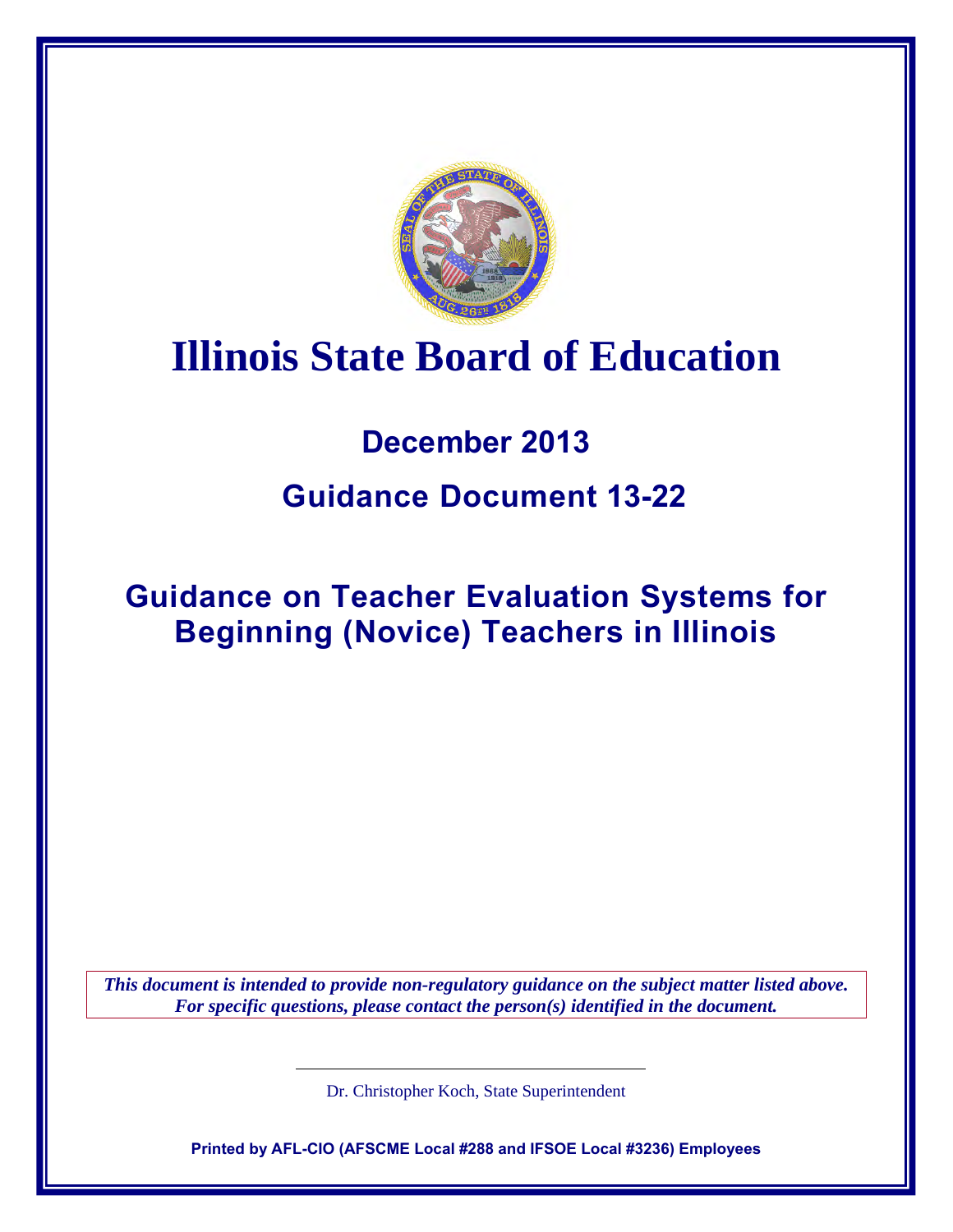

## **Guidance on Teacher Evaluation Systems for Beginning (Novice) Teachers in Illinois**

## **Type of Guidance**

This guidance document provides background information on evaluations for beginning teachers and recommendations for ensuring that teacher performance evaluations are appropriate for and support the professional learning of beginning teachers. As a guidance document, the following is intended to support districts and local unions in understanding this topic and to provide a foundation for making decisions about districts' evaluation systems.

The interest in induction and mentoring of new teachers in the state of Illinois started in the 1980s and has evolved into a statewide collaboration. Since 2006, state education leaders and educators have worked to develop world-class induction and mentoring program standards and an induction and mentoring program continuum in Illinois. The Illinois Standards of Quality and Effectiveness for Beginning Teacher Induction Programs (see page 8 for more details) set forth a clear framework to assist in the development of research-based induction programs that are responsive to local contexts (Goldrick, 2013). During this time, the Illinois New Teacher Collaborative, the New Teacher Center, and stakeholders worked diligently to provide and support induction and mentoring programs, which were funded for a limited time by state grant funds. Many local education agencies (LEAs) created and implemented induction programs as a result of state grant funding. Currently, Illinois LEAs that are receiving Race to the Top (RTTT) funds are required to align their induction programs with the Illinois Standards of Quality and Effectiveness for Beginning Teacher Induction Programs, and implement induction and mentoring programs linked to performance evaluations for new teachers. Those not receiving RTTT funds are encouraged to use this guidance to inform decision making on how to utilize their evaluation systems to best support and develop beginning teachers.

The Performance Evaluation Reform Act (PERA, 2010) states the following:

Each school district shall develop, in cooperation with its teachers or, where applicable, the exclusive bargaining representatives of its teachers, an evaluation plan for all teachers (105 ILCS 5/24A-4). Each school district shall establish a teacher evaluation plan that ensures that each teacher not in contractual continued service is evaluated at least once every school year (105 ILCS 5/24A-5).

The Illinois Administrative Code (2012) states the following:

This Part establishes the minimum requirements for the establishment of valid and reliable performance evaluation systems for certified employees, pursuant to Article 24A of the School Code, that assess both professional competence or practice and student growth (23 Ill. Adm. Code 50.10).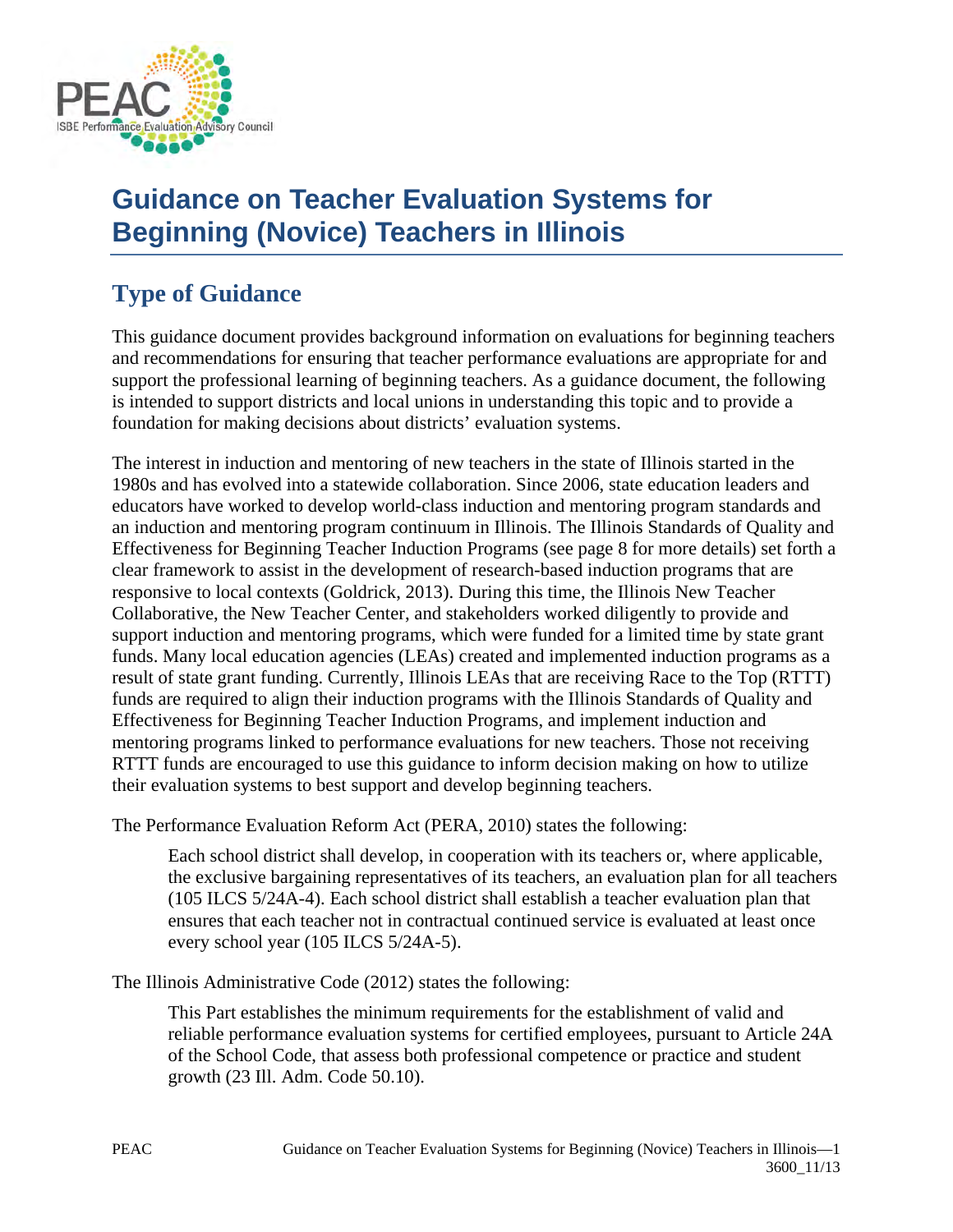Evidence of professional practice shall be collected through the use of multiple observations that include formal and informal observations. For the purpose of this subsection (c), a formal observation shall allow the qualified evaluator to acquire evidence of the teacher's planning, instructional delivery, and classroom management skills and shall involve one of the following activities: an observation of the teacher in his or her classroom for a minimum of 45 minutes at a time; or an observation during a complete lesson; or an observation during an entire class period. … For each nontenured teacher, a minimum of three observations shall be required each school year, of which two must be formal observations. Each formal observation shall be preceded by a conference between the qualified evaluator and the teacher. (A) In advance of this conference, the teacher shall submit to the qualified evaluator a written lesson or unit plan and/or other evidence of planning. … (B) The qualified evaluator and the teacher shall discuss the lesson or unit plan or instructional planning and any areas on which the qualified evaluator should focus during the observation, if applicable. (5) Following a formal observation, the qualified evaluator shall meet with the teacher to discuss the evidence collected about the teacher's professional practice. … Following an informal observation, the qualified evaluator shall provide feedback to the teacher. … (B) The qualified evaluator shall provide feedback to the teacher about the individual's professional practice, including evidence specific to areas of focus designated during the conference preceding the observation (see subsection  $(c)(4)$  of this Section). (23 Ill Adm. Code 50.120).

During the 2003–2004 school year, each public school or 2 or more public schools acting jointly shall develop, in conjunction with its exclusive representative or their exclusive representatives, if any, a new teacher induction and mentoring program that meets the requirements set forth in Section 21A-20 of this Code to assist new teachers in developing the skills and strategies necessary for instructional excellence, provided that funding is made available by the State Board of Education from an appropriation made for this purpose (105 ILCS 5/21A-10).

The Illinois RTTT Phase 3 application states the following:

All RTTT3 Participating LEAs, subject to the availability of RTTT3 funds or other State funding of at least \$1,600 per teacher in years one and two and \$1,200 per teacher in years 3 and 4, will be required to:

- Establish induction and mentoring programs for all new teachers that are at least two years in duration, use positive performance evaluations as a factor in the selection of mentors, and meet standards set forth in the School Code and administrative rules; and
- Participate in the State's technical assistance and accountability systems to improve the quality of all new teacher induction and mentoring programs. RTTT3 funds will be provided to assist Participating LEAs in establishing these programs.

The State will provide technical assistance to the induction and mentoring programs developed by the Participating LEAs while also holding these programs accountable to ensure program quality. … In order to ensure program accountability, the State will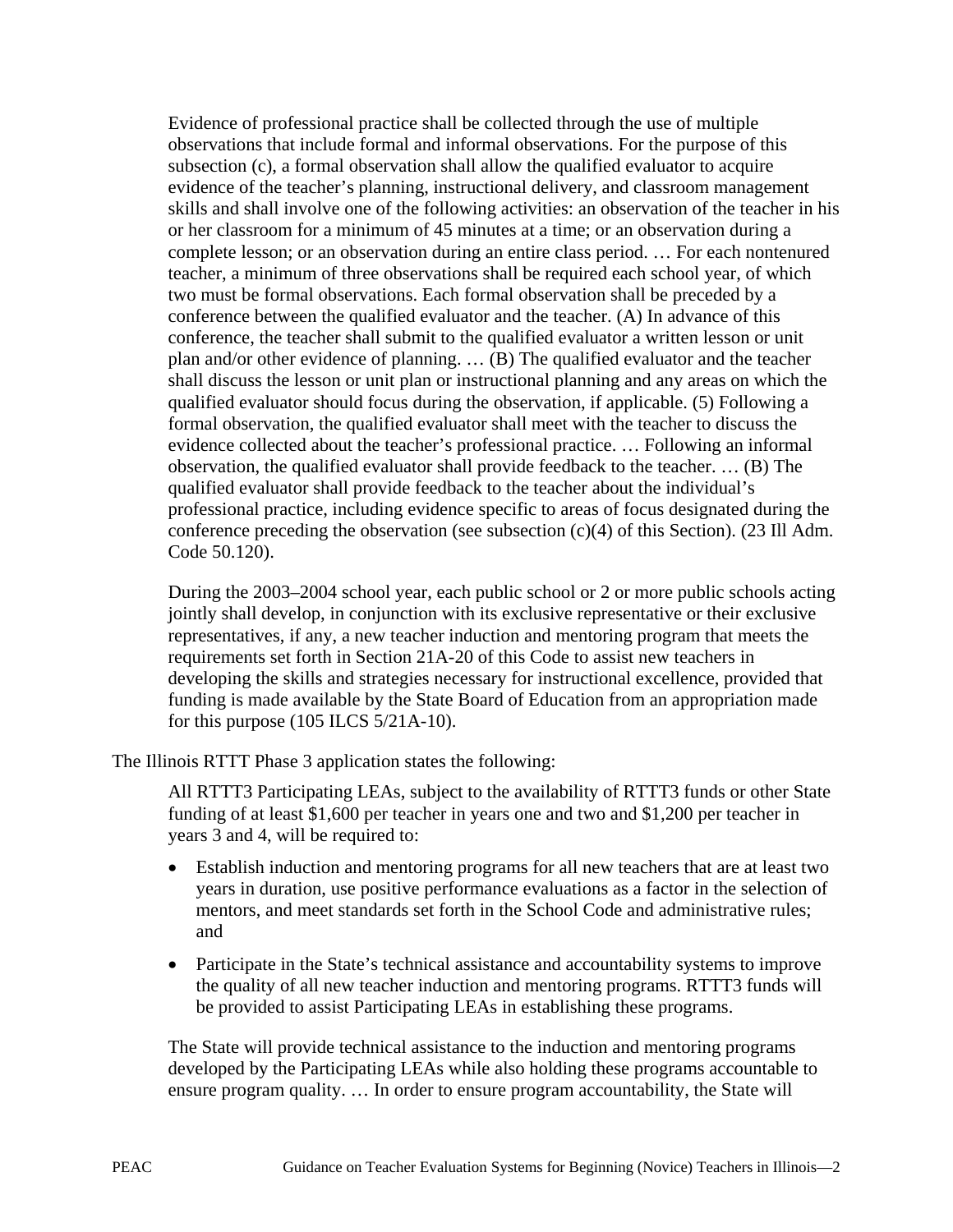develop and implement a process of ongoing program improvement based upon the Illinois Standards of Quality and Effectiveness for Beginning Teacher Induction Programs, the Illinois Continuum of Induction Program Development, and implementation and impact data. … RTTT3 funds will be allocated to the dissemination and replication of best induction/mentoring practices beyond the Participating LEAs (State of Illinois, 2011, pp. 47–48).

### **Scope of Guidance**

This guidance document provides examples of how to address the needs of beginning (novice) teachers in teacher performance evaluations in two main ways:

- **Utilize evaluation components and requirements to provide beginning teachers with regular performance feedback and support.** Components of teacher performance evaluations, such as formative feedback from observations or summative feedback, can provide all teachers with valuable insight about their teaching practice, identify areas for growth, and connect teachers with professional learning or support opportunities. Because these feedback opportunities are especially important for beginning teachers who should still be developing in their teaching practice, performance evaluation systems may be designed and implemented to ensure that beginning teachers receive regular and targeted performance feedback and support. This feedback and support will come as part of their performance evaluation, but it may also come in the form of an induction mentor who can provide feedback on classroom observations that are not included in the performance evaluation.
- **Align induction programs to the performance evaluation program.** Induction and mentoring programs can help beginning teachers reach proficiency sooner, including improving their impact on student learning, and can help improve retention rates for new teachers. As defined within 23 Illinois Administrative Code, Part 65, an induction program aligned with existing PERA requirements could provide the necessary depth and frequency of feedback to beginning teachers to accelerate their professional learning and strengthen their effectiveness in the classroom.

## **Maximizing Feedback and Support for Beginning Teachers Within Performance Evaluation Systems**

*Beginning teachers*, or *novice teachers*, are teachers who are in their first two years of teaching. Twenty years ago, the most common American teacher had 15 years of experience. Today, the most common teacher is a first-year teacher (Ingersoll & Merrill, 2010). This change in teacher demographics is significant because beginning teachers often face greater challenges in the classroom and may be less effective than more veteran teachers (Goldrick, Zabala, & Burn, 2013; Hanushek, Kain, O'Brien, & Rivkin, 2005).

To address this issue, LEAs can utilize teacher evaluation systems, along with formal, highquality induction and mentoring programs, to provide beginning teachers with performance feedback and to accelerate improvements in their practice. Regular performance feedback and support can help teachers reach proficiency faster by systematically targeting areas for growth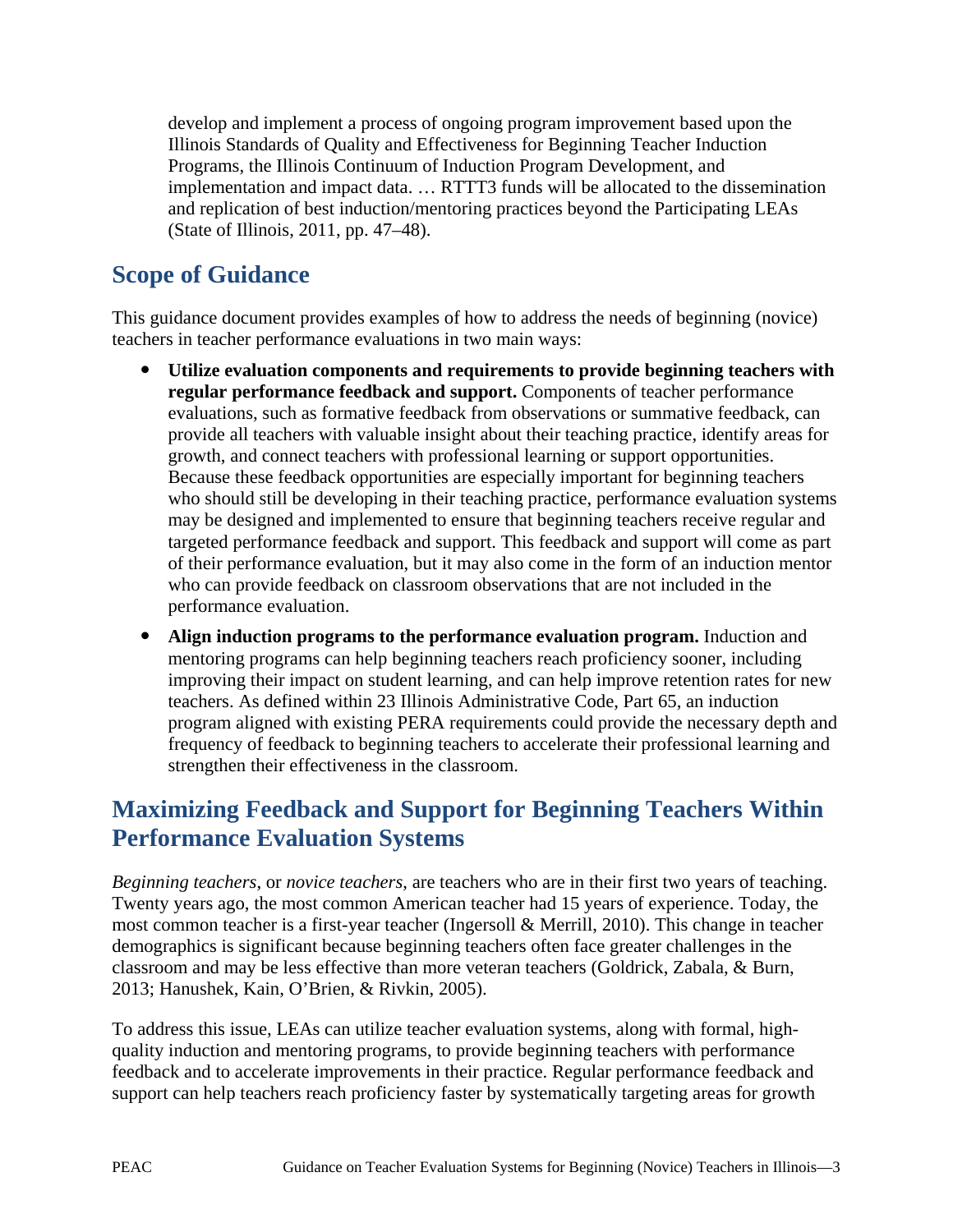and identifying specific strategies for improvement. Research on new teacher support indicates that in order to strengthen teaching practice and impact student learning, such feedback needs to be of sufficient duration (two years), of adequate quantity (more than one hour per week), and regular (weekly) (Ingersoll & Strong, 2011; Glazerman et al., 2010). Beginning teachers should be held to the same teaching standards as all other teachers and, within an evaluation system that prioritizes their growth and learning, should be expected to perform at or close to proficiency. The Danielson (2013) *Framework for Teaching* contains four domains, 22 components, and 76 elements. First- and second-year teachers are working to build their repertoire of strategies, classroom management skills, and other important processes that veteran teachers have already mastered. Although not required, districts and collective bargaining units can collaboratively determine areas of focus and the amounts of evidence to collect to inform the teacher practice rating for first- and second-year teachers. For performance evaluations in Illinois, evaluators usually share performance feedback in postobservation conferences, midyear conferences, or summative end-of-year conferences. Illinois law requires a postobservation conference following each formal observation. LEAs can maximize the feedback and support that beginning teachers receive by utilizing these types of conferences in two main ways:

- Increasing the number of observations and postobservation conferences (for formal or informal observations)
- Using multiple observers, including peer observers<sup>[1](#page-4-0)</sup> for observations that include postobservation conferences (formal or informal)

There are a number of reasons for including more observations as part of teacher evaluations. Having more observers can increase the reliability of observation ratings and better capture the variety of teaching practices across different lessons and contexts (Hill & Grossman, 2013; Ho & Kane, 2013). Beyond these benefits, including more observations of any kind (formal or informal) can help to generate more feedback to guide teacher practice. Such feedback can help teachers better see the connection between their everyday practice and expectations, as well as make midcourse corrections in their approach and target specific student groups or learning objectives. For beginning teachers who may feel overwhelmed by both the expectations and realities of the classroom, more regular feedback may be especially helpful in prioritizing instructional goals and identifying school or district resources for support and guidance.

LEAs can take a number of approaches to structure district-level observation requirements to ensure that beginning teachers receive regular and specific feedback on their performance.

- **Train evaluators to give high-quality, specific feedback on performance.** Although it is important to ensure that there are numerous opportunities for beginning teachers to receive performance feedback, the quality of the feedback given is critical in ensuring that it has a positive impact on teacher practice. Evaluators must be trained on how to provide high-quality, specific feedback that leads to continuous improvement and development.
- **Increase the number of required observations for beginning or nontenured teachers**  (see "Spotlight On … Metro Nashville Schools" on page 7).[2](#page-4-1) Illinois law requires a

 $\overline{a}$  $1$  The use of peer observers is subject to collective bargaining.

<span id="page-4-1"></span><span id="page-4-0"></span> $2$  Determining the number of observations is subject to collective bargaining.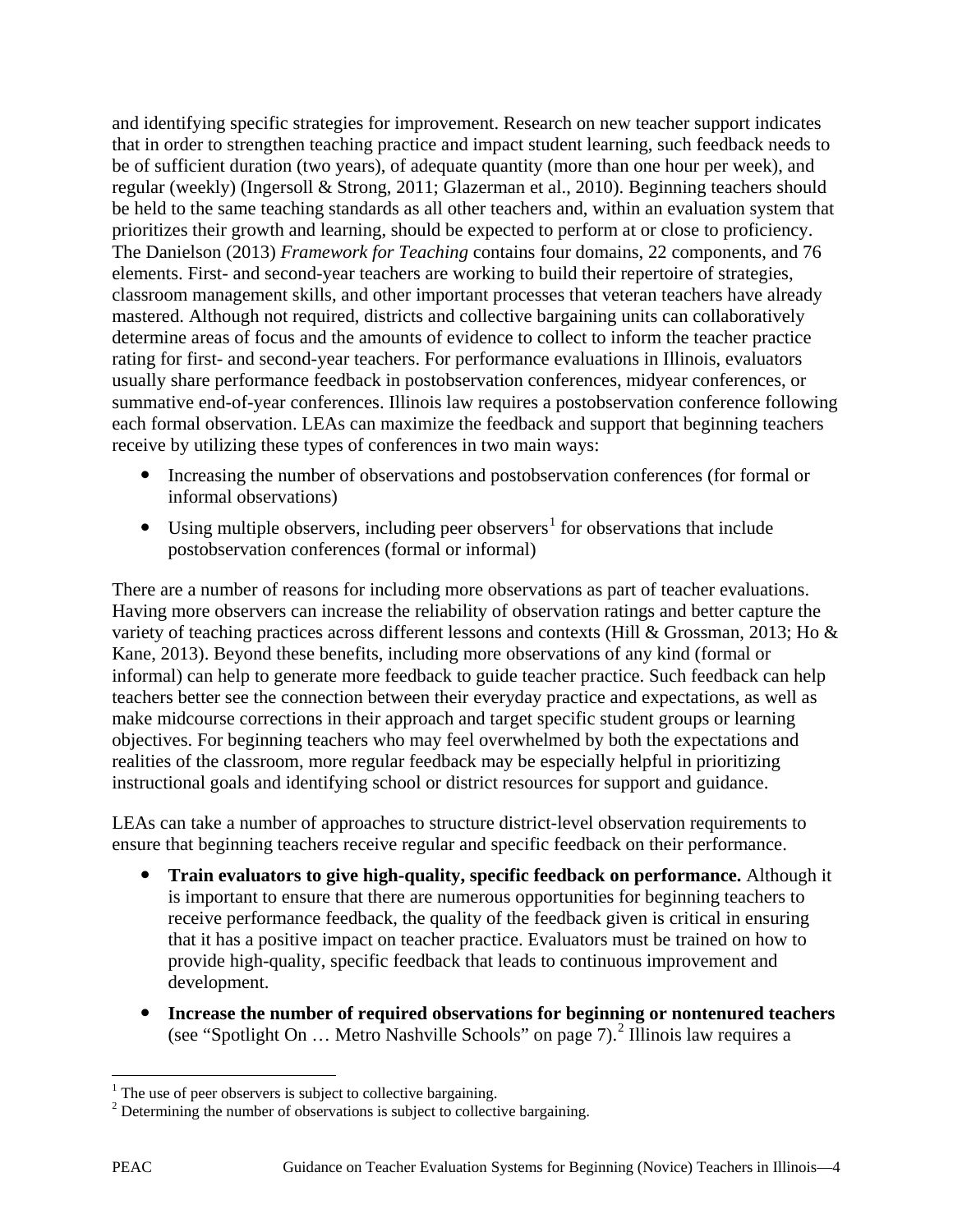minimum of three observations, two of which must be formal observations. Although informal observations provide a flexible and meaningful opportunity for beginning teachers to receive additional performance feedback and support, these informal observations may not provide beginning teachers with the comprehensive feedback they need to truly improve their practice. Because of the variance in lessons and the common struggles of beginning teachers, it is important that LEA evaluation systems include enough formal and informal observations to accurately assess beginning teacher performance, capture professional growth during the course of the school year, and provide meaningful feedback. Although including additional observations for beginning teachers may take more time, LEAs may take steps to reduce the burden on administrative evaluators (see the [PEAC Guidance Document on peer observers](http://www.isbe.state.il.us/peac/pdf/guidance/13-17-pe-teacher-eval.pdf) for more information).

- **Implement regular informal observation requirements.[3](#page-5-0)** Informal observations are an effective way to gather evidence of teacher practice with fewer scheduling barriers. Schoolbased administrative evaluators can conduct informal "drop-in" observations whenever they have time in their schedule without the concern about capturing a full lesson or needing to give advance notice. When conducted regularly, these informal observations provide opportunities for evaluators to gather evidence of teacher practice across a variety of lessons and contexts. Having regular informal observations also may help to build trust between evaluators and teachers, as teachers become more accustomed to having the evaluator in the classroom and receiving constructive performance feedback.
- **Use postobservation conferences or other feedback mechanisms for informal observations.** A postobservation conference with written feedback is required after formal observations. Following informal observations, evaluators also are required to provide oral or written feedback to the teachers, and teachers must have the opportunity to discuss the feedback in person with the evaluator if it is written. By affording practical and meaningful avenues for providing beginning teachers with regular feedback, LEAs can ensure that every evaluation activity also serves as an opportunity for beginning teachers to self-assess, reflect on, and hone their practice. $4$
- **Organize the pacing of feedback throughout the school year.** In order to maximize the positive impact of the feedback and support that beginning teachers receive, LEAs should provide guidance or rules for the pacing of all evaluation components linked to feedback. For example, LEAs may require that all beginning teachers have at least one informal observation and one formal observation, including the postobservation conference or other feedback mechanism, within the first 60 days of the school year. This ensures that beginning teachers receive feedback that is distributed evenly across the school year and during the most challenging times of the school year.
- **Include midyear evaluation conferences to discuss formative student growth data and other evaluation data.** Midyear evaluation conferences provide beginning teachers with an opportunity to discuss the evaluation data collected so far and examine preliminary or formative student growth data. Unlike most postobservation conferences, midyear evaluation conferences allow the evaluator (usually the principal) to discuss the evaluation

 $\overline{a}$ 

<span id="page-5-1"></span><span id="page-5-0"></span> $3$  Determining the timing and frequency of observations is subject to collective bargaining.  $4$  Determining how and when feedback is provided is subject to collaborative decision making between the local union and district.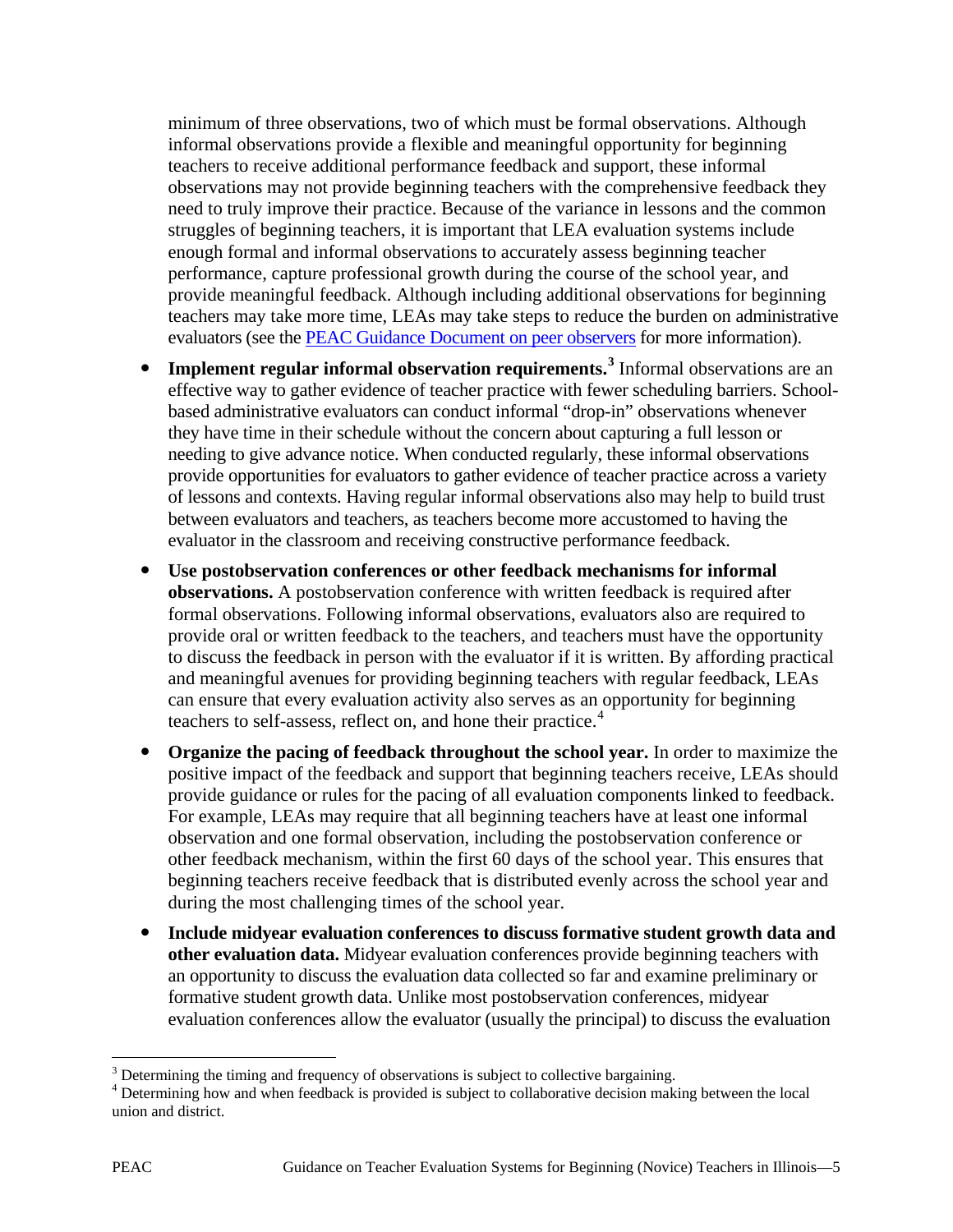data collected so far within the context of performance standards or an evaluation rubric, providing a snapshot of what the summative evaluation may look like based on the growth the beginning teacher has made so far. This type of conference allows beginning teachers to see all of their evaluation data in one context prior to any personal consequences and while they still have an opportunity to improve their practice. Beginning teachers can use the midyear evaluation conference to discuss progress made so far, what supports have been helpful, and what midcourse corrections still need to be made.

 **Provide nonevaluative feedback to support the growth and development of beginning teachers.** Providing high-quality training to mentors on conducting observations and delivering feedback aligned with the performance evaluation tool will ensure that beginning teachers understand the expectations. By participating in nonevaluative observations, teachers are more likely to push their practice, try new strategies and techniques, and take risks to improve their practice without worrying about the impact on their performance evaluation. For this reason, it is critical to maintain confidentiality in the mentor and beginning teacher relationship and ensure that nonevaluative observations and feedback conversations are private. The mentoring relationship is built on trust, and that trust can be preserved only if the beginning teacher knows that information about his or her practice will not be shared with an evaluator. Figure 1 highlights the communication structure for a trusting mentoring relationship as developed by the New Teacher Center. The beginning teacher should have back-and-forth communication with both the evaluator and the mentor. This two-way communication empowers teachers to talk about their practice using common language and to highlight changes or improvements. The evaluator can share information about the beginning teacher's performance with the mentor to help the mentor identify priorities of focus, but the mentor should not share information about the beginning teacher directly with the evaluator.



**Figure 1. Communication Structure for Mentoring Relationships**

There are many ways to ensure that evaluation systems support and develop beginning teachers. Although these approaches would be beneficial for all teachers, they are especially important for beginning teachers. Likewise, implementing these types of evaluation requirements is not likely to add a significant amount of work to the evaluation design if they are required for beginning teachers only.

*Source:* New Teacher Center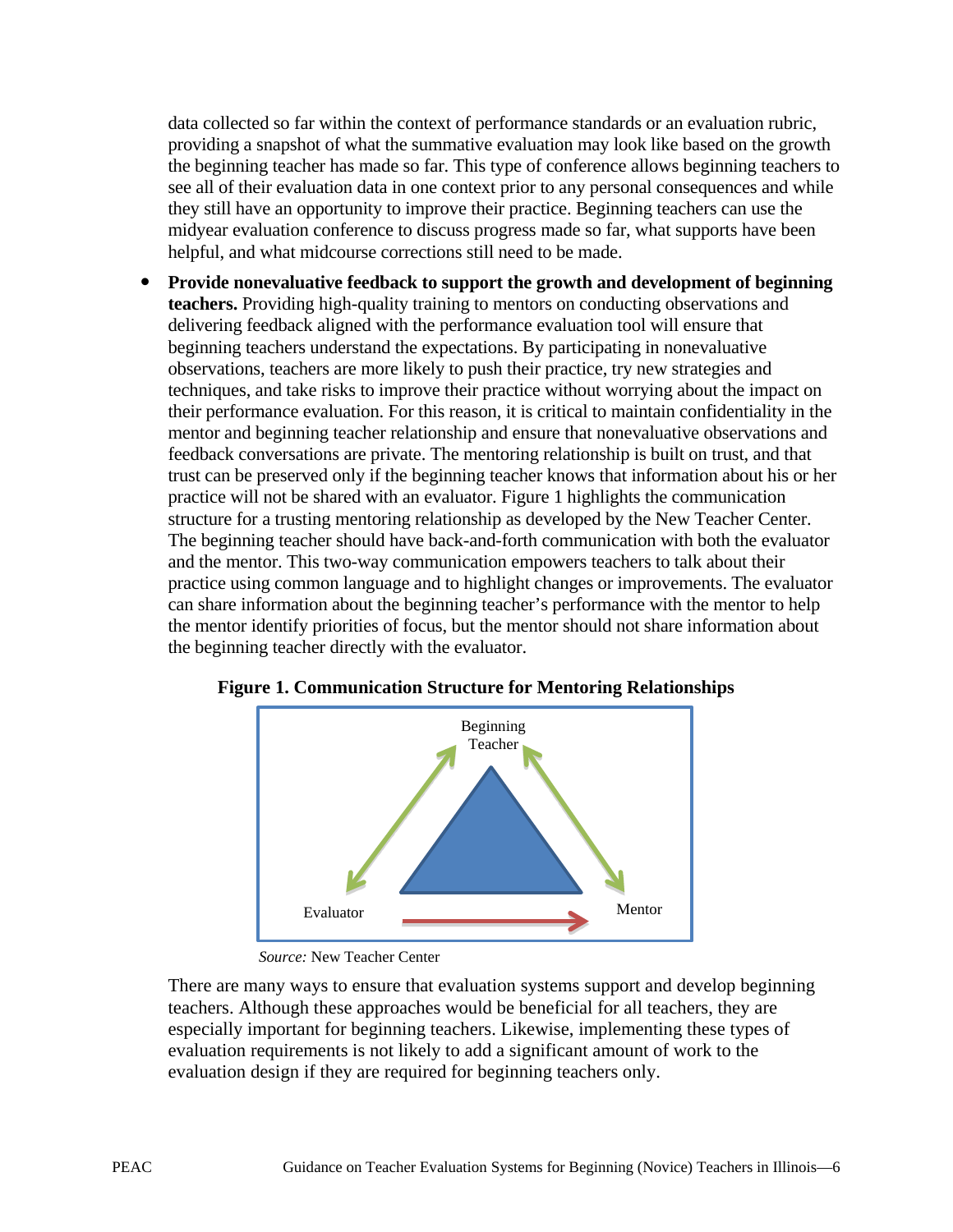#### **Spotlight On … Metro Nashville Public Schools**

The Metro Nashville Public Schools (MNPS) evaluation system meets the Tennessee state requirement that beginning teachers have a total of four observations per year, with one announced and one unannounced observation per semester. Struggling veteran teachers have the same observation requirements as beginning teachers, although proficient veteran teachers have only two observations per year. The district also provides guidance on pacing to ensure that feedback is spread out over the academic year. For more information, see the following MNPS information:

- [Observation Pacing](http://www.hr.mnps.org/AssetFactory.aspx?did=73414)
- [Observation Requirements](http://www.hr.mnps.org/Page82906.aspx)

### **Aligned Induction Programs**

There are numerous examples across the country of induction programs aligned with performance evaluation systems, many of which have been in place for several years. The purpose of induction is to support and develop beginning teachers, with the goal of improving teacher performance and retention within the district. An *aligned induction program* is designed to work with the evaluation system so that evidence on teacher practice may be gathered in a coordinated way and the two systems work together to provide beginning teachers with support and guidance. Typically, induction programs focus on beginning teachers in their first year of teaching, but most comprehensive models extend to second-year teachers or even all nontenured teachers. Induction programs vary in scope with regard to the selectivity of mentor teachers, the amount of foundational training and ongoing support provided to mentors, the participation of beginning teachers in a support network, and the intensity and regularity of mentoring. Peer Assistance and Review (PAR) programs also are sometimes considered induction programs depending on the design of the PAR program (see the PEAC Guidance Document on peer [observers](http://www.isbe.state.il.us/peac/pdf/guidance/13-17-pe-teacher-eval.pdf) for more information).

Induction models rely on mentor teachers or coaches who may work in this role full time or part time and usually apply for the role. In high-quality induction models, mentors and coaches are required to have an exemplary teaching record, including consistently demonstrated effectiveness, collaboration, and leadership skills, as well as knowledge about professional development and other supports within the district. Mentors and coaches also are required to go through professional development or training specific to that role to better reflect on and recognize high-quality teaching practices and to give high-quality feedback. It is important to note that induction programs are not mentoring programs alone; induction programs are typically structured, comprehensive programs linked to evaluation and professional development.

Comprehensive induction programs provide many benefits, including:

- Greater commitment to the teaching profession
- Increased trust and respect within the professional teaching community
- Improved collaboration among teachers (Duke, Karson, & Wheeler, 2006; Wong, 2003; Wong, 2004; Wong, 2005;)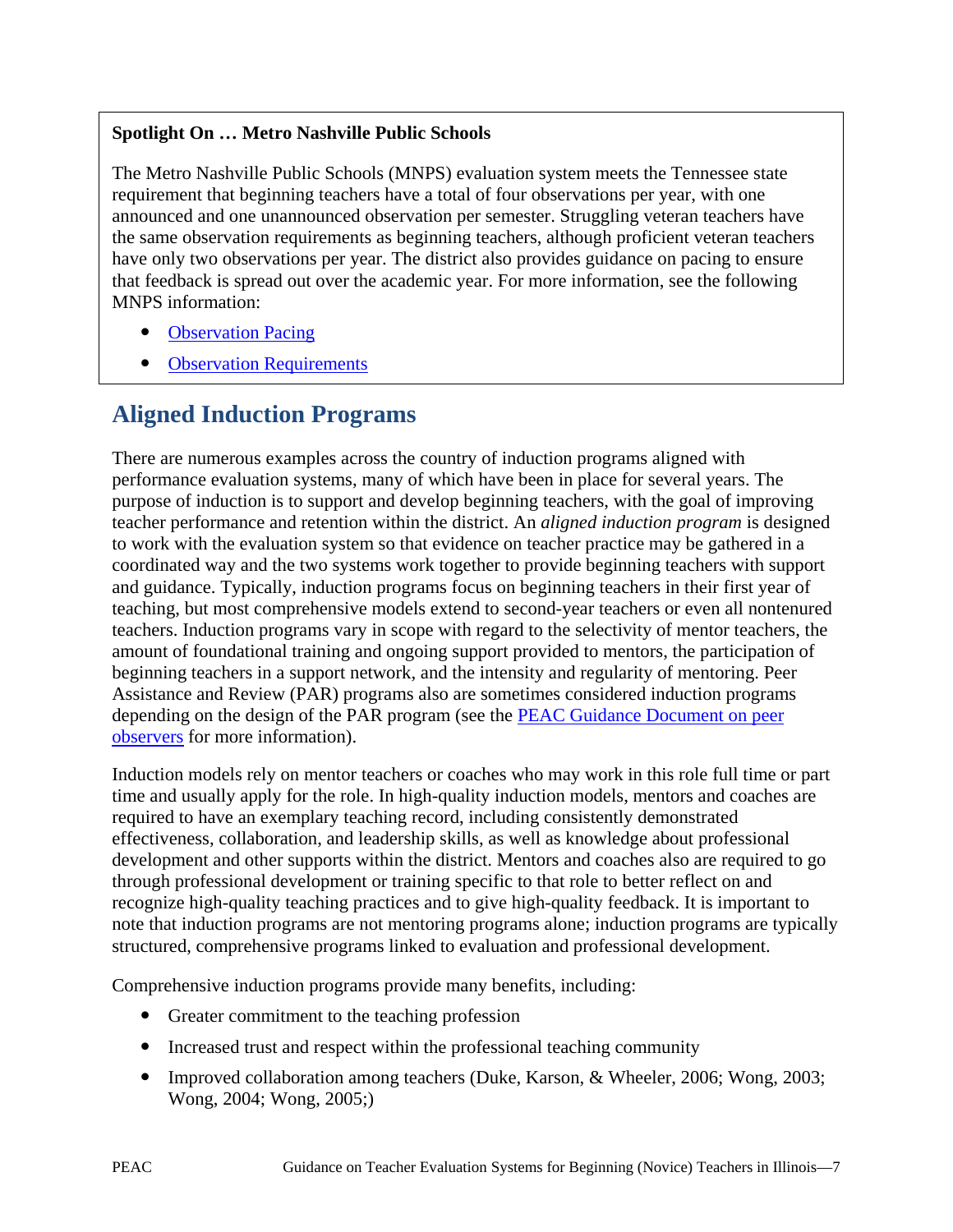- Reduced teacher turnover from the school and district (Ingersoll  $\&$  Strong, 2011)
- Greater teacher effectiveness (Ingersoll & Strong, 2011; Glazerman et al., 2010)

Illinois has two major resources for LEAs seeking to implement aligned induction programs: *Illinois Standards of Quality and Effectiveness for Beginning Teacher Induction Programs* Illinois State Teacher Certification Board, 2008) and the Illinois Induction Program Continuum (Illinois State Board of Education, 2010). These resources provide clear guidelines and standards for LEA (and consortia) induction programs in Illinois, including the roles of administrators and evaluations, program design, and program assessment. These resources emphasize formative assessments and goal setting but do not specifically include alignment with performance evaluations.

In October 2012, the Illinois State Board of Education (ISBE) completed its effort to formalize the application of program standards to the approval and operation of teacher induction programs through the adoption of 23 Illinois Administrative Code, Part 65. These new rules require "sufficient time (at least 40 hours per year) for the mentor and beginning teacher to engage in mentoring activities" (Illinois Administrative Code 23.50, 2012). An LEA that wishes to align its induction program with its evaluation system could voluntarily follow these rules and provide a more substantial amount of feedback and support to new teachers.

LEAs that already have induction programs in place or are considering implementing aligned induction programs also can ensure that their induction programs are aligned to performance evaluation by:

 **Synchronizing the beginning teacher support with the performance evaluation rubric and observation processes and tools** (see Spotlight on… Elgin U-46 below). Whether beginning teachers are working directly with a mentor or coach or are participating in professional development, it is important that the content is aligned to the district performance evaluation rubric. That way, expectations are reinforced and beginning teachers can build their understanding of expectations and make connections to their own practice through conversations with their evaluators.

#### **Spotlight on…School District U-46 Elgin Teacher Mentor Program**

Elgin's existing teacher mentoring program gave rise to its evaluation system. Mentor program leaders provided the catalyst in reforming the district's evaluation system when they realized the misalignment between it and the teacher mentoring program. "By moving to a teacher appraisal system that was also based on Danielson's Framework, they were able to leverage the knowledge and skills developed through the mentoring program to bolster their capacity to implement teacher evaluation reform—the performance standards were already accepted by a large proportion of the district's teachers, and a cadre of capable evaluators had already been established" (White, Cowhy, Stevens & Sporte, 2012, p. 10) Elgin phased in its new evaluation system through voluntary participation, beginning in 2008. By fall 2012, the new system was fully implemented districtwide.

For more information, visit [School District U-46/ETA](http://www.u-46.org/tmp/) Teacher Mentor Program.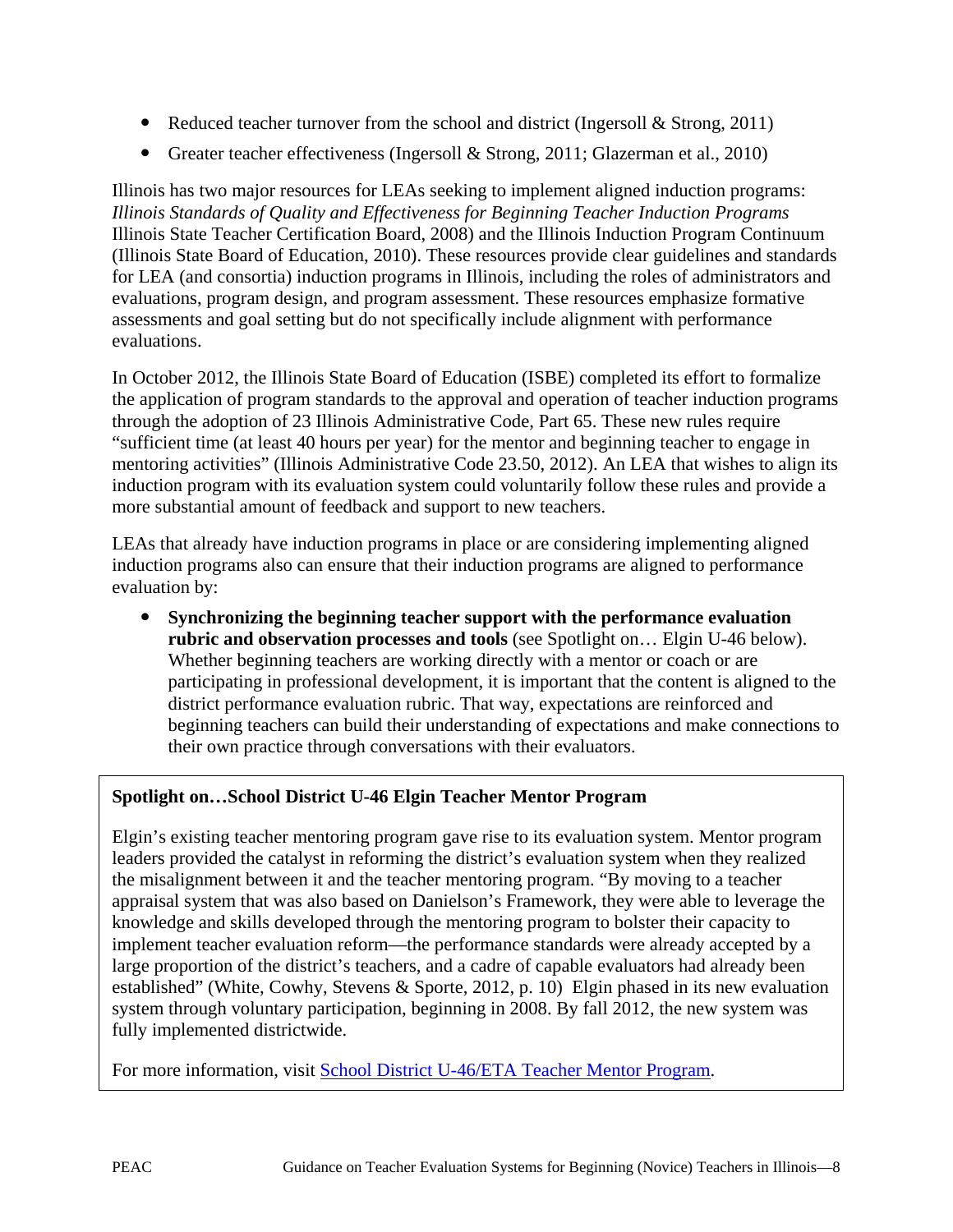### **Guidance to Districts on Evaluations for Beginning Teachers**

The following is a summary of guidance and recommendations to districts for ensuring that teacher performance evaluations are appropriate for and support the professional learning of beginning teachers. ISBE has identified the following recommendations for districts on performance evaluations for beginning teachers:

- Train observers in giving high-quality, specific feedback on instruction and classroom management.
- Require more formal and informal observations for beginning teachers than proficient, veteran teachers.
	- o Ensure that formal and informal observations are spaced evenly throughout the year.
	- o Ensure that there are meaningful ways for teachers to receive feedback from informal observations, walk-throughs, or peers.
- Align and synchronize the content of induction and mentoring support and programs to performance evaluations, including the evaluation rubric, observation processes, and tools.

#### **Frequently Asked Questions**

#### **1. Does our district have to follow what is outlined in this guidance document?**

No. This is just a guidance document. In the development of teacher evaluation systems, a joint committee can choose whether to follow this guidance.

#### **2. What is the difference between a mentor and a peer observer?**

A mentor is assigned to support a beginning teacher and will conduct nonevaluative observations to provide formative feedback to beginning teachers. The use of mentor teachers in an LEA is not subject to collective bargaining.

A peer observer, as described in this guidance document, is a teacher who observes another teacher for evaluation purposes. The observation is included as part of the teacher's summative evaluation. The use of peer observers for evaluative purposes is subject to collective bargaining.

#### **3. Where can I find resources on induction and mentoring in Illinois?**

The Illinois New Teacher Collaborative houses a significant number of resources for programs that are just beginning or those that are well developed. You can find more information, including the resources mentioned in this document.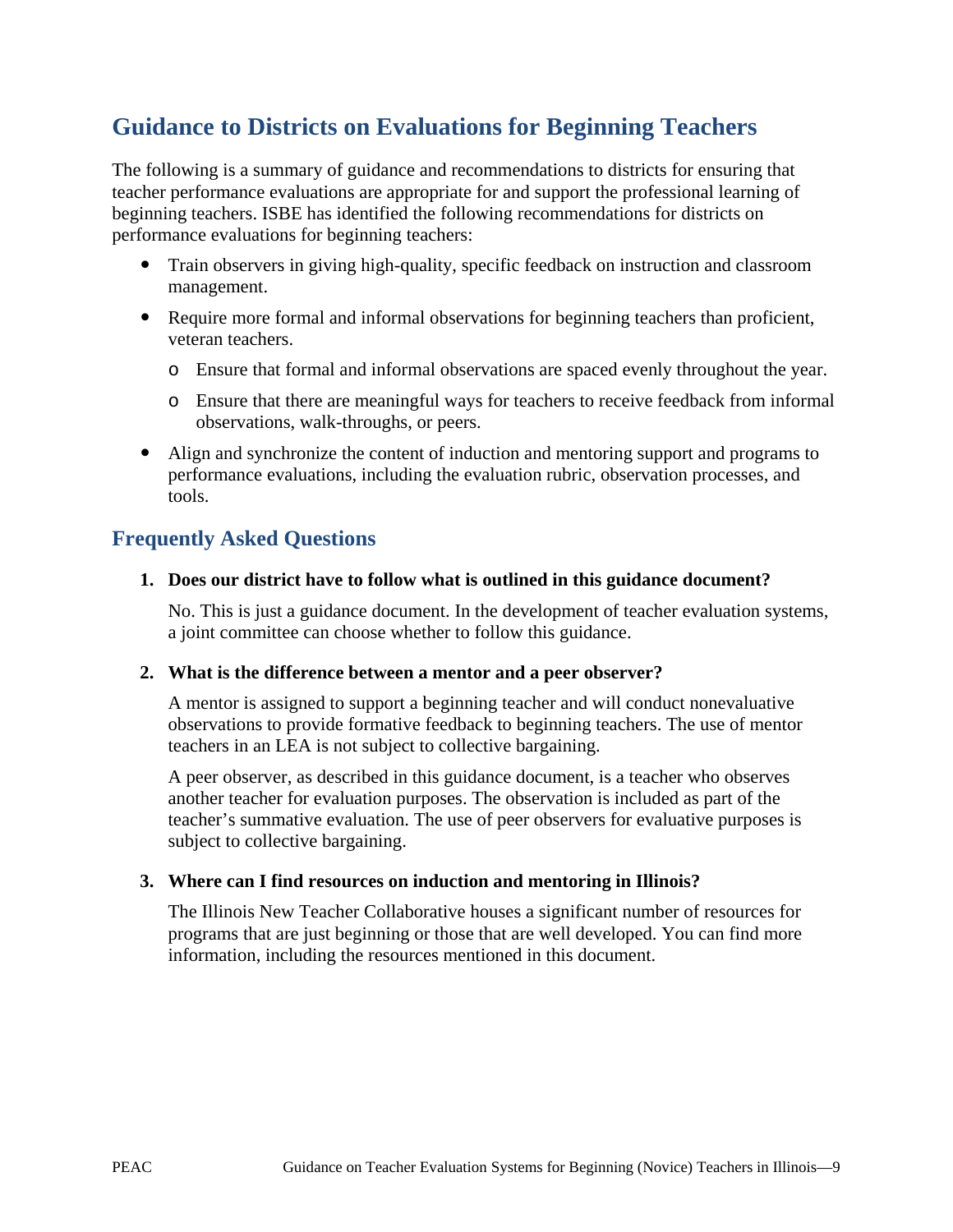### **References**

- Danielson, C. (2013). *The framework for teaching evaluation instrument: 2013 edition*. Princeton, NJ: The Danielson Group.
- Duke, L., Karson, A., & Wheeler, J. (2006). Do mentoring and induction programs have greater benefits for teachers who lack preservice training? *Journal of Public and International Affairs, 17*, 61–82. Retrieved from<http://www.princeton.edu/jpia/past-issues-1/2006/4.pdf>
- Glazerman, S., Isenberg, E., Dolfin, S., Bleeker, M., Johnson, A., Grider, M., & Jacobus, M. (2010). *Impacts of comprehensive teacher induction: Final results from a randomized controlled study* (NCEE 2010-4027). Washington, DC: National Center for Education Evaluation and Regional Assistance, Institute of Education Sciences, U.S. Department of Education.
- Goldrick, L. (2013, May). *Cultivating effective teachers through evaluation and support: A guide for Illinois policymakers and educational leaders.* Presentation to the PEAC Advisory Council, Normal, IL.
- Goldrick, L., Zabala, D., & Burn, J. (2013). *Cultivating effective teachers through evaluation and support: A guide for Illinois policymakers and educational leaders.* Santa Cruz, CA: New Teacher Center.
- Hanushek, E. A., Kain, J. F., O'Brien, D. M., & Rivkin, S. G. (2005). *The market for teacher quality* (NBER Working Paper 11154). Cambridge, MA: National Bureau of Economic Research. Retrieved from<http://www.nber.org/papers/w11154.pdf>
- Hill, H. C., & Grossman, P. (2013). Learning from teacher observations: Challenges and opportunities posed by new teacher evaluation systems. *Harvard Educational Review, 83*(2), 371–384.
- Ho, A. D., & Kane, T. J. (2013). *The reliability of classroom observations by school personnel*. Seattle, WA: Bill & Melinda Gates Foundation. Retrieved from [http://www.metproject.org/downloads/MET\\_Reliability\\_of\\_Classroom\\_Observations\\_Resear](http://www.metproject.org/downloads/MET_Reliability_of_Classroom_Observations_Research_Paper.pdf) [ch\\_Paper.pdf](http://www.metproject.org/downloads/MET_Reliability_of_Classroom_Observations_Research_Paper.pdf)
- Illinois Administrative Code 23.50. (2012). Retrieved from <http://www.isbe.net/rules/archive/pdfs/50ARK.pdf>
- Illinois State Board of Education. (2010). *Illinois induction program continuum*. Retrieved from [http://intc.education.illinois.edu/sites/default/files/IL\\_Induction\\_Program\\_Continuum\\_FINA](http://intc.education.illinois.edu/sites/default/files/IL_Induction_Program_Continuum_FINAL.pdf) [L.pdf](http://intc.education.illinois.edu/sites/default/files/IL_Induction_Program_Continuum_FINAL.pdf)
- Illinois State Teacher Certification Board. (2008). *Illinois standards of quality and effectiveness for beginning teacher induction programs.* Retrieved from <http://intc.education.illinois.edu/resource/rod/illinois-standards-induction-programs-isbe>